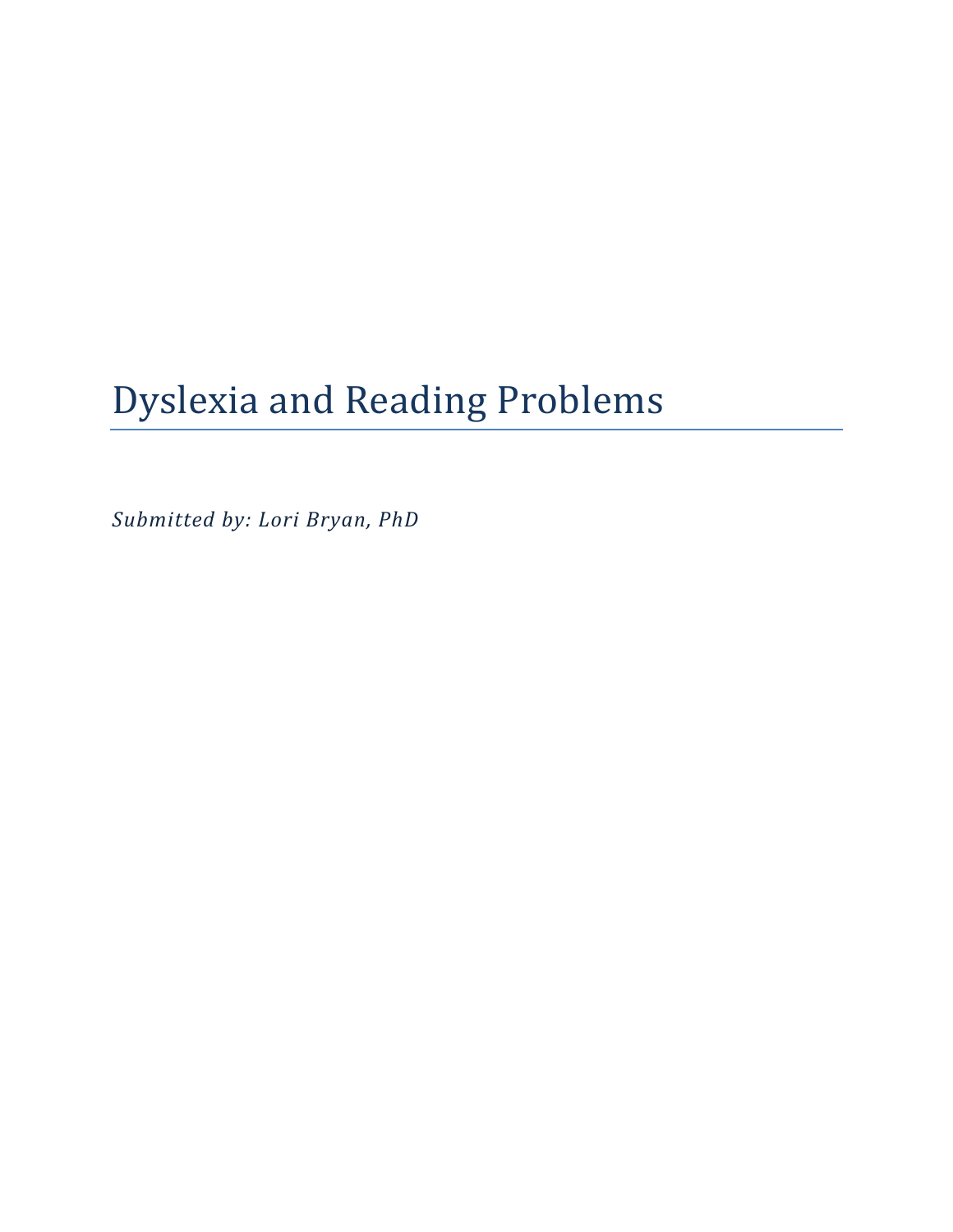# **Purpose of this paper**

The purpose of this paper is to provide an overview of the recent literature regarding dyslexia and its relationship to reading and comprehension, working memory and other facets of executive function. Recent evidence exists indicating that cognitive training enhances executive function, working memory, and reading and comprehension and that sustained, reproducible physical changes in brain activity and structure may underlie these improvements. This review of dyslexia, reading, and the brain regions affected may help guide physicians, educators and other professionals in making recommendations to individuals with dyslexia and their parents who are interested in brain-based strategies to improve reading abilities.

## **Dyslexia and Reading Problems**

Dyslexia is a brain-based type of learning disability affecting 5 to 17 percent of U.S. children that specifically impairs a person's ability to read (Shaywitz, 1998). In order to read, a child must be able to separate spoken words into smaller elements of speech (phonemes) and recognize that the letters in written words represent these sounds. This ability is largely missing in dyslexic children and can affect the development of reading comprehension skills as well as overall academic achievement. While there is variability in the manifestation of dyslexia, most people exhibit difficulty with phonological processing (the manipulation of sounds), spelling, rapid visual-verbal responding, and reduced vocabulary and strategies needed for reading comprehension (for reviews, see Gabrieli, 2009; Melby-Lervag, 2012).

Previously, criteria for identifying dyslexia focused on children with normal or aboveaverage intelligence that struggled with reading and demonstrated a clear mismatch between their general cognitive abilities and their reading scores. Recent brain imaging studies suggest that this criteria is too restrictive and that children with lower IQ scores may also experience specific deficits associated with dyslexia that are not simply a byproduct of lower cognitive abilities (Tanaka, 2011). This study used functional MRI (fMRI) to measure brain activity by detecting associated changes in blood flow related to energy use by brain cells. They found that children who are poor readers have the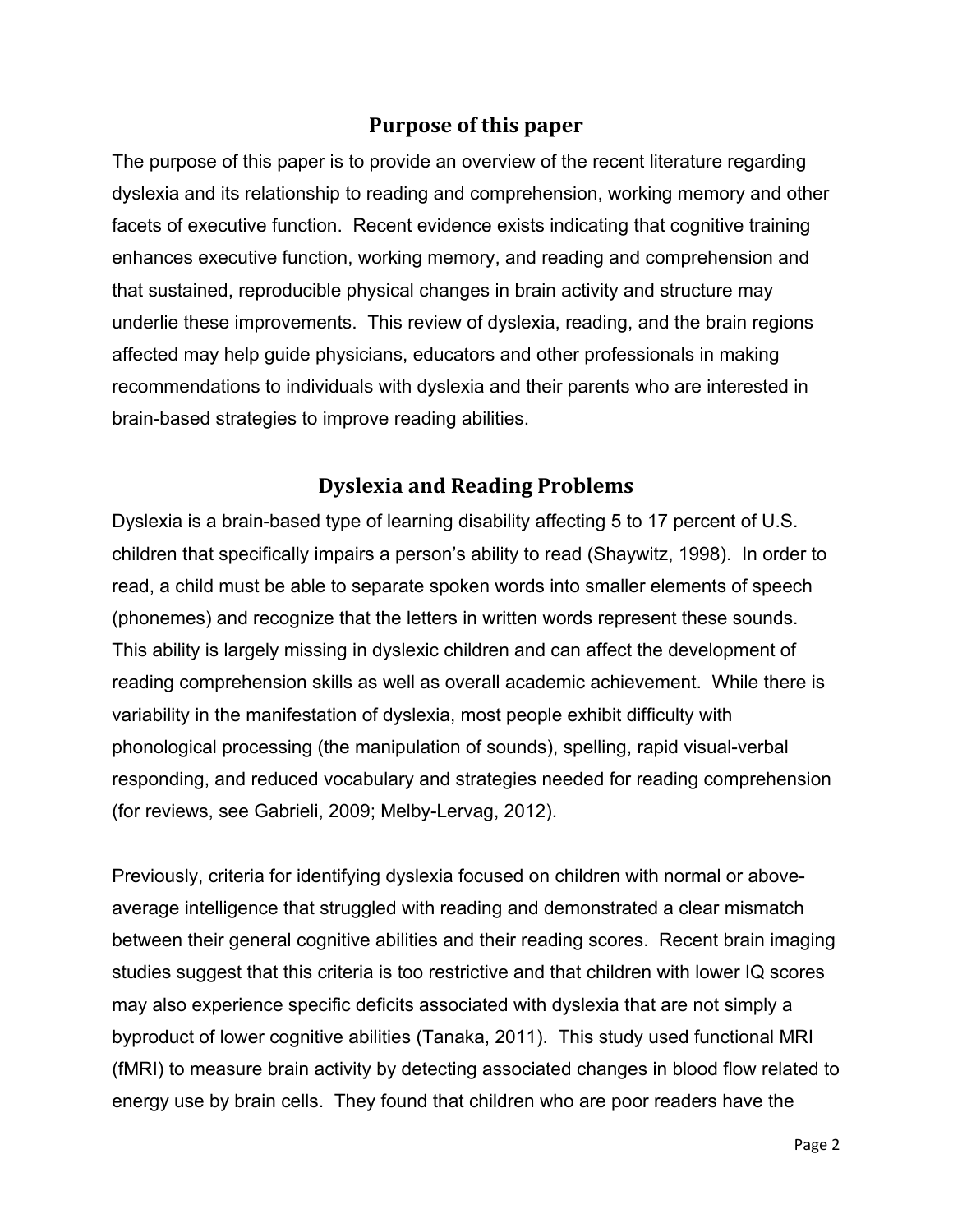same brain difficulty for the phonological processing of printed words regardless of IQ score. Poor readers uniformly demonstrated reduced brain activity in six regions compared to average readers, indicating that a common neural mechanism underlies dyslexia and reading difficulties independent of cognitive ability.

The independence of IQ is further supported by studies showing that children with higher and lower IQ scores can benefit from reading interventions (Stuebing, 2002; Vellutino, 2006). Based on this information, the percentage of dyslexic children may actually be higher than the frequently quoted 5 to 17 percent. Thus, a greater number of children have the potential to benefit from reading interventions, which offers hope to more families, but potentially taxes an already over-burdened educational system. Independent reading and cognitive intervention programs that focus on strengthening weak skills are one resource for families struggling with dyslexia and whose needs may exceed what is realistically available in the everyday classroom setting.

#### **Brain Basis for Dyslexia**

While the causes for dyslexia remain an area of intense investigation and some controversy, there is a growing body of evidence indicating differences in specific brain regions and cortical connections in children struggling with dyslexia (Gabrieli, 2009; Heim, 2010; Blau, 2010; Kovelman, 2011; Vandermosten, 2012) and reading comprehension (Friederici, 2011). Auditory processing, visual processing, and working memory are cognitive functions that can be localized to specific brain regions implicated in dyslexia. Additionally, several genes have been implicated in reading ability and brain activation in language-related regions (Darki, 2012).

This focus on brain areas involved in dyslexia has been driven, in part, by the knowledge that neuronal connections are not static, but capable of changing throughout the life span (for review, see Rabipour and Raz, 2012). Changes in cerebral blood flow, neuronal activity, and myelination have been documented using high resolution imaging processes, including fMRI, diffusion tensor imaging (DTI), which allows visualization of brain white matter architecture in response to a broad range of stimulation, and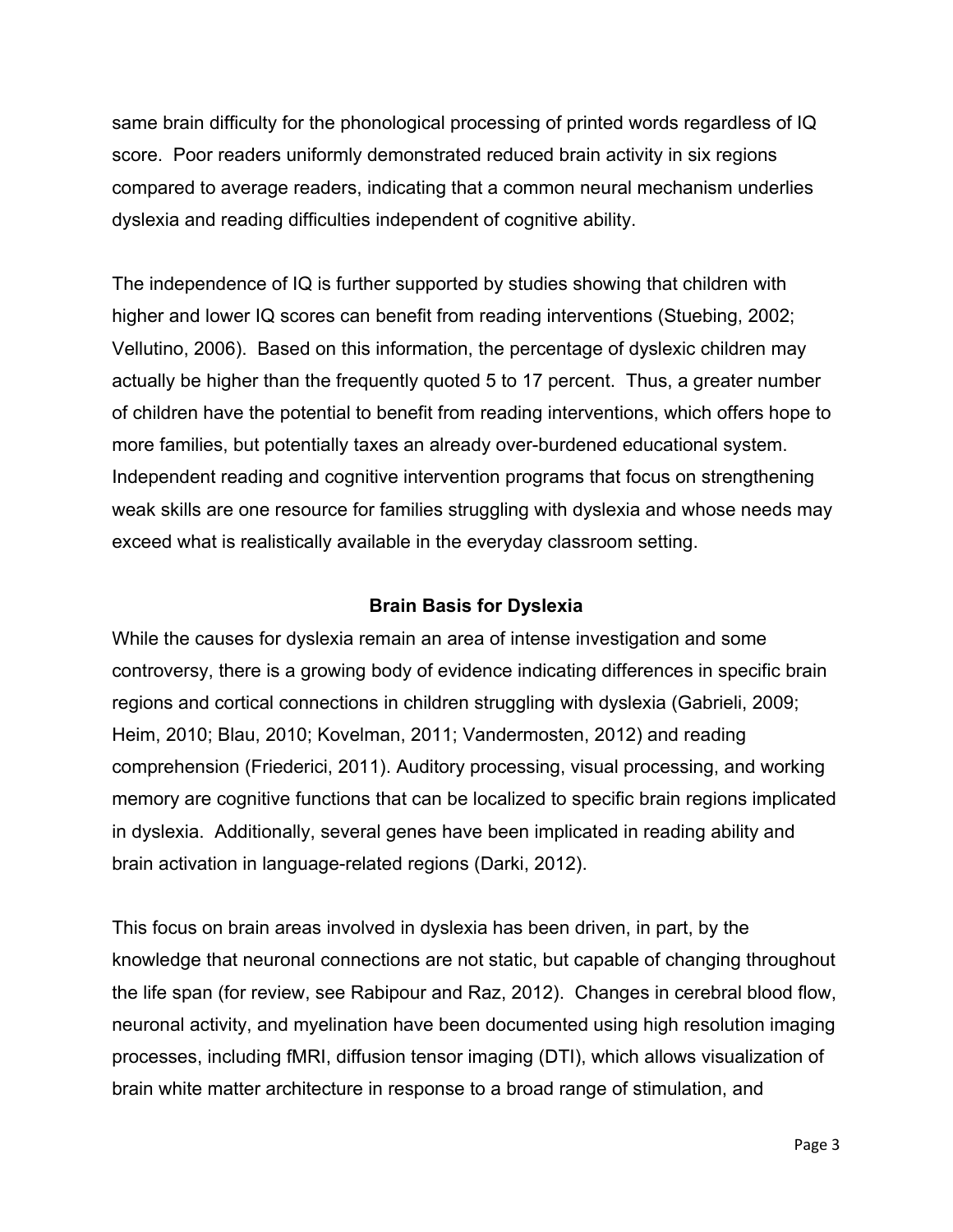electroencephalography (EEG). Indeed, research focused on brain plasticity and its implications for the improvement of dyslexia and reading comprehension has exploded in recent years in the fields of neuroscience, cognitive psychology, and education with mounting evidence that exercises designed to strengthen reading deficits correlate with physical changes in the brain. These studies may help identify dyslexic children before they are even capable of reading (Raschle, 2012; Franceschini, 2012) and may also predict which children have the highest potential to benefit from reading programs (Hoeft, 2011; McNorgan, 2011). Because reading is such a critical skill that must be acquired early in the education process, early interventions designed to remediate these known deficits based on physiological and biological data have the potential to be the most successful.

# **The Learning Model and Reading Improvement**

Reading, perhaps more than any other academic challenge, depends on strong cognitive skills for consistent success. Among these critical skills are attention, working memory, auditory processing, and visual processing. These and other intellectual functions are collectively referred to as executive functions and can be clustered into several different measurable domains based on the Cattell-Horn-Carroll (CHC) theory of intelligence, the most researched and widely accepted theory of the composition of intellectual abilities (Cattell, 1941; Horn, 1965; Carroll,1993).

The Gibson Test of Cognitive Skills is a comprehensive assessment of these cognitive abilities. The test measures strengths of key cognitive skills and help identify areas of weakness that might benefit from cognitive training and improve reading ability:

- *Attention (three types):* Sustained attention is the ability to stay on task; selective attention is the ability not to be distracted; divided attention is the ability to handle more than one task at a time.
- *Short-Term (Working) Memory*: The ability to apprehend and hold information in immediate awareness while simultaneously performing a mental operation.
- *Processing Speed*: The ability to perform automatic cognitive tasks, particularly when measured under pressure to maintain focused attention.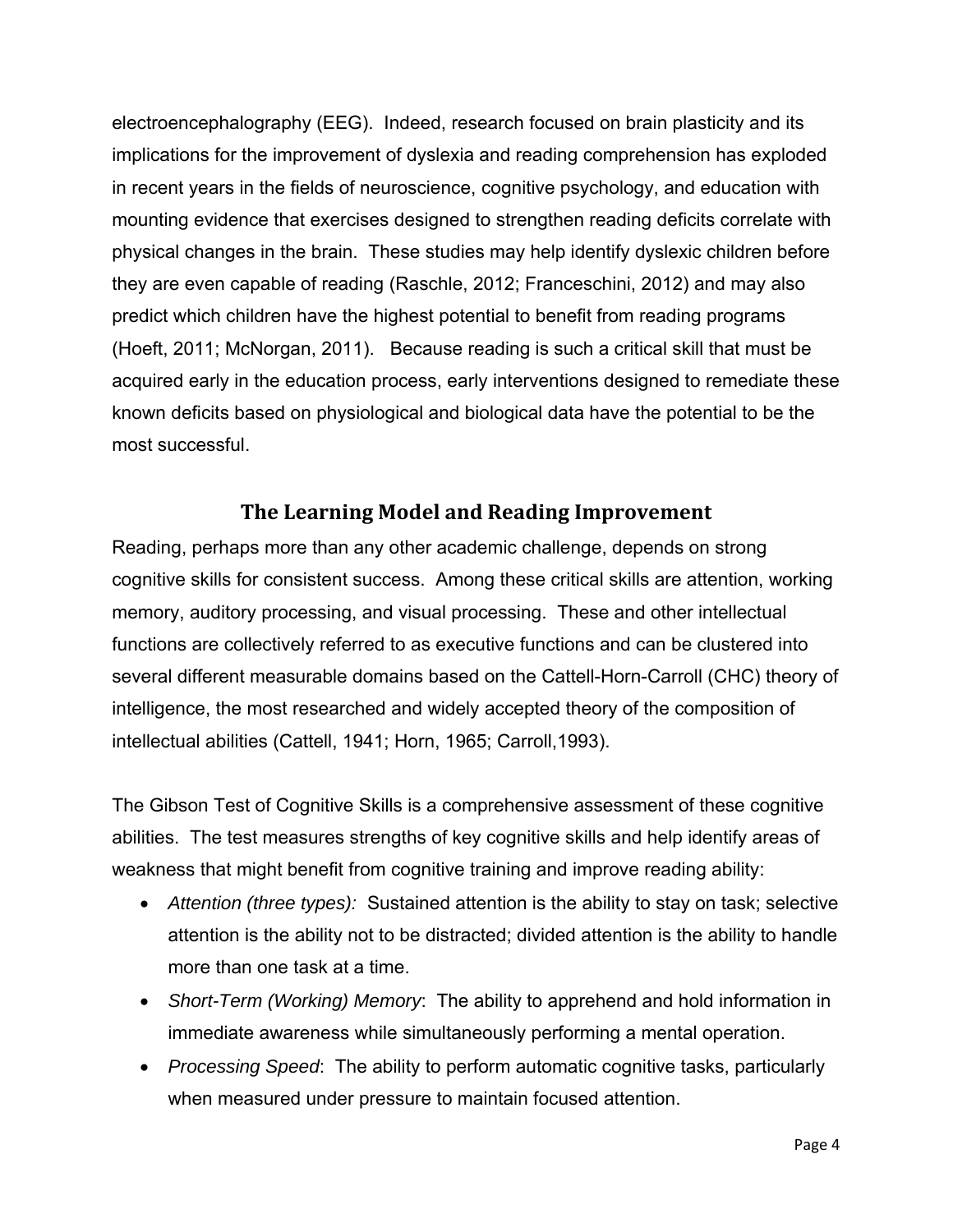- *Logic & Reasoning*: The ability to reason, form concepts, and solve problems using unfamiliar information or novel procedures.
- *Visual Processing*: The ability to perceive, analyze, and think in visual images.
- *Auditory Processing (Phonemic Awareness):* The ability to analyze, blend, and segment sounds.
- *Long-Term Memory*: The ability to recall information that was stored in the past.

A goal of cognitive training programs for dyslexic individuals is to enhance weak cognitive abilities that will ultimately result in sustained reading improvements. Studies demonstrating effects of cognitive training often focus on a small subset of cognitive domains and significant effects have been demonstrated in one or more areas, including working memory, auditory and visual processing and/or word attack skills. Two recent studies clearly demonstrate that intensive cognitive training can improve phonological decoding (Keller, 2009) and reading comprehension abilities (Meyler, 2008), which are especially important as reading for meaning is the purpose for learning to read and the basis for general knowledge acquisition.

Executive function is based primarily in the prefrontal regions of the frontal lobe, although visual and auditory processing tasks also invoke activity in the occipital and auditory lobes, respectively (Alvarez, 2006). Neuroimaging research indicates that tasks specific to reading engage a left-hemispheric network of frontal, temporoparietal and occipito-temporal cortical regions that may underlie the ability to link the visual perception of letters and words onto auditory and conceptual representations (see Vandermosten, 2012 and references therein). Imaging and electrophysiological studies indicate brain activity and connectivity differences between dyslexic and non-dyslexic children. Intensive cognitive training can enhance the activity in brain areas associated with weak reading skills and these biological changes are measurable up to a year following intervention. Changes in the gray matter volume have also been documented in dyslexic children following reading interventions. Details on specific cognitive skills, interventions and the involvement of brain areas in dyslexia are summarized in the following sections.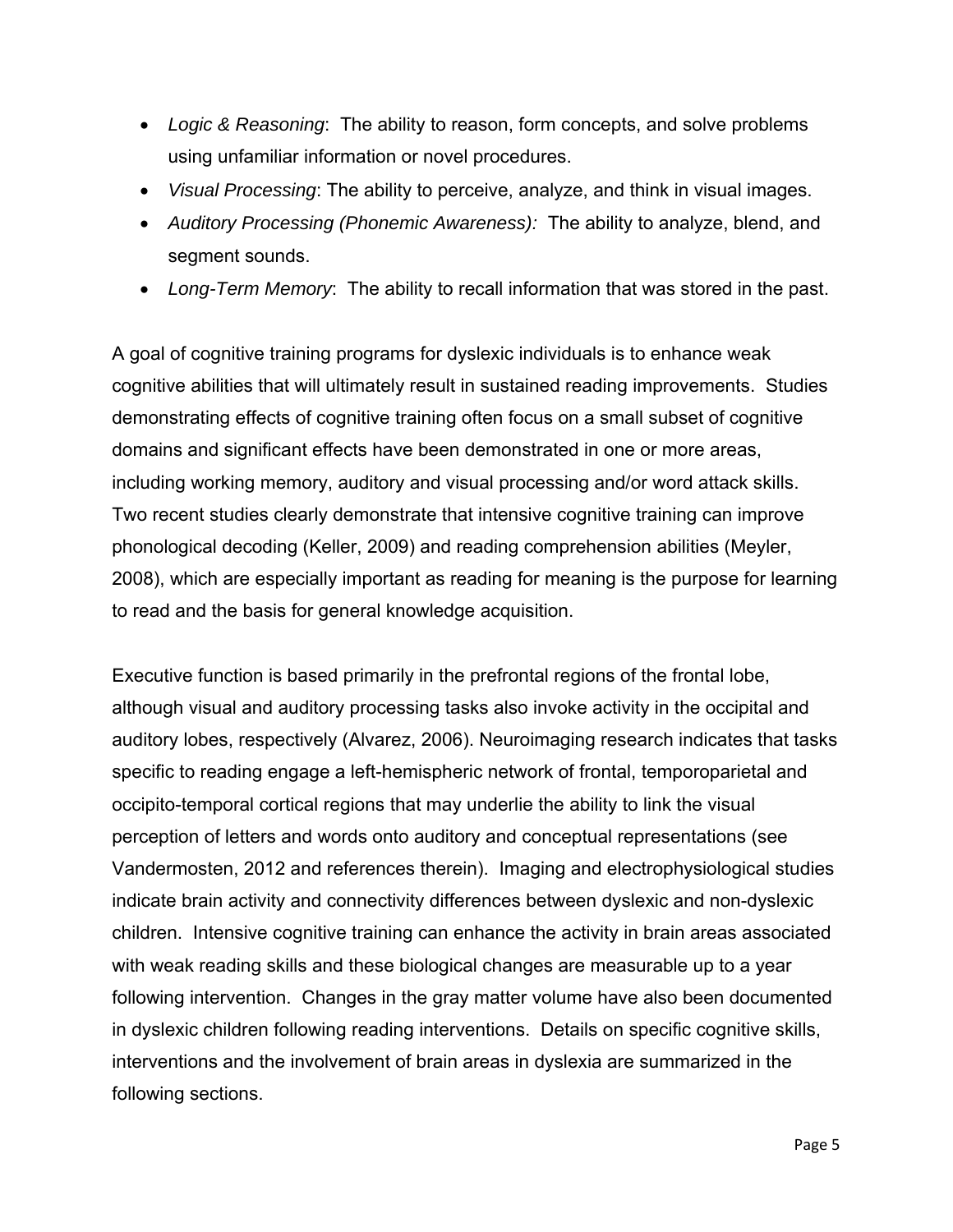# **Reading and Auditory Processing**

Auditory processing is the ability to analyze, synthesize, and discriminate auditory stimuli, including the ability to process and discriminate speech sounds that may be presented under distorted conditions. It is a complex ability that includes phonemic awareness, discrimination between tones, and tracking auditory temporal events. Central Auditory Processing Disorder (CAPD) is an umbrella term referring to a group of disorders linked to disruptions in the ways that the brain processes auditory information (Miller, 2011). These disorders are associated with deficits in listening, selective attention, auditory memory and sound-blending skills.

There is evidence of the coexistence of CAPD and dyslexia (King, 2003; Sharma, 2009), and auditory processing deficits are linked with phonological coding and phonemic awareness (Veuillet, 2007). Electrophysiological data also indicate differences in auditory processing in dyslexic individuals. Event-related potentials (ERPs) can be measured noninvasively using scalp electrodes to examine localized changes in brain activity. In individuals with dyslexia, the amplitude of the ERP is diminished compared to normal individuals in response to fluctuations in sound intensity, speech sound features, and sound frequency, which are all indicative of auditory processing problems (for reviews, see Schulte-Körne, 2012; Hämäläinen, 2012). Recent evidence further suggests that this weakness in language learning extends to the recognition of human voices (Perrachione, 2011).

Functional neuroimaging studies of phonological awareness using purely auditory tasks in the absence of visually presented materials show brain activation in the left dorsolateral prefrontal cortex (DLPFC) in normal readers, a region important for spoken language (Kovelman, 2011). The tasks included a rhyme task that required participants to listen to a pair of words and decide if the endings were identical or not and a match task that asked whether two words were identical or not. Activation was also observed in the bilateral superior temporal gyri, left insular, right insular cortex/frontal gyrus, medial frontal, and bilateral occipital/cuneus regions, other regions involved in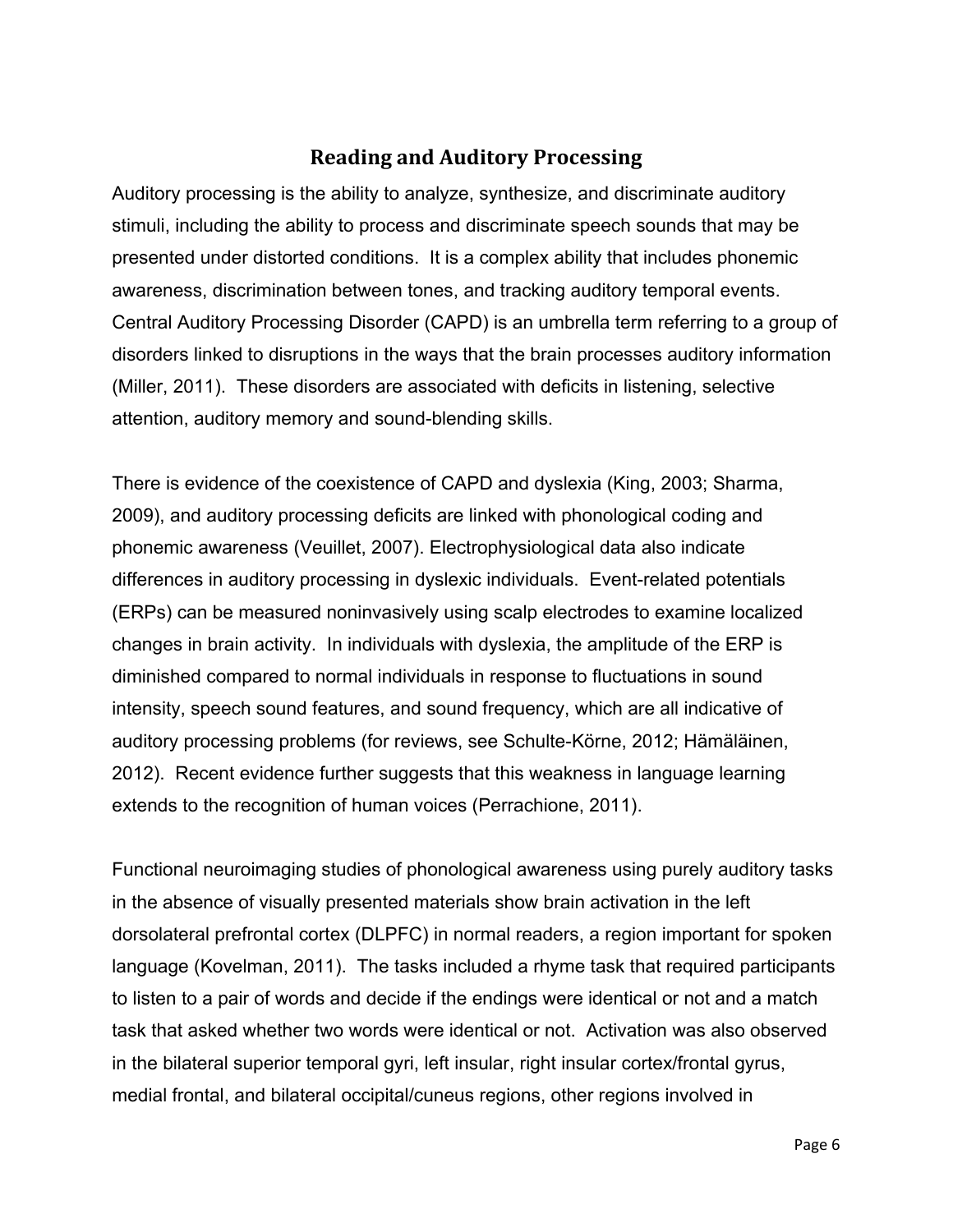phonological awareness. In contrast, children with dyslexia showed markedly reduced activation in the left DLPFC, but greater activation in a right temporoparietal region than normal readers. This area is thought to be critical in sensory-motor integration of speech and may represent a neural compensatory mechanism caused by the greater processing and attention demand in children with dyslexia.

Other fMRI studies support the involvement of the superior temporal gyrus and left posterior temporal and parietal regions with different reading and speech tasks, indicating that a common network underlies the development of phonemic awareness and phonological skills that is disrupted in individuals with dyslexia (Blau, 2010, Gabrieli, 2009). Diffusion tensor imaging studies that measure differences in white matter tracts and neural connectivity also demonstrate lower activity in these temporoparietal regions in dyslexic individuals (Vandermosten, 2012).

There is a vast literature focused on management and possible remediation of auditory processing because of the profound effects that disorders of this system have on daily functioning and academic achievement (for reviews, see Musiek, 1995; Chermak 1992; Dawes, 2009; Fey, 2011). It has been suggested that management of auditory processing disorders should be comprehensive, integrating specific skills development and general problem solving strategies (Chermak, 1992; Chermak, 2002). Specific techniques, such as auditory memory enhancement, that integrate motor and spatial processes and use more working memory skills, have been shown to be effective in helping formulation and recall of important concepts (Musiek,1999).

Audiovisual training in reading-impaired children using a computer game consisting of abstract, nonverbal tasks that require audiovisual tracking resulted in measurable changes in reading skill tests as well as in electrophysiological measures in the region of the frontal lobe (Kujala, 2001). This training was associated with immediate brain changes and enhanced reading skill and speed, but no changes in performance IQ and no data supporting lasting changes over time. In another type of auditory training task involving frequency discrimination, improvements were demonstrated within 5 training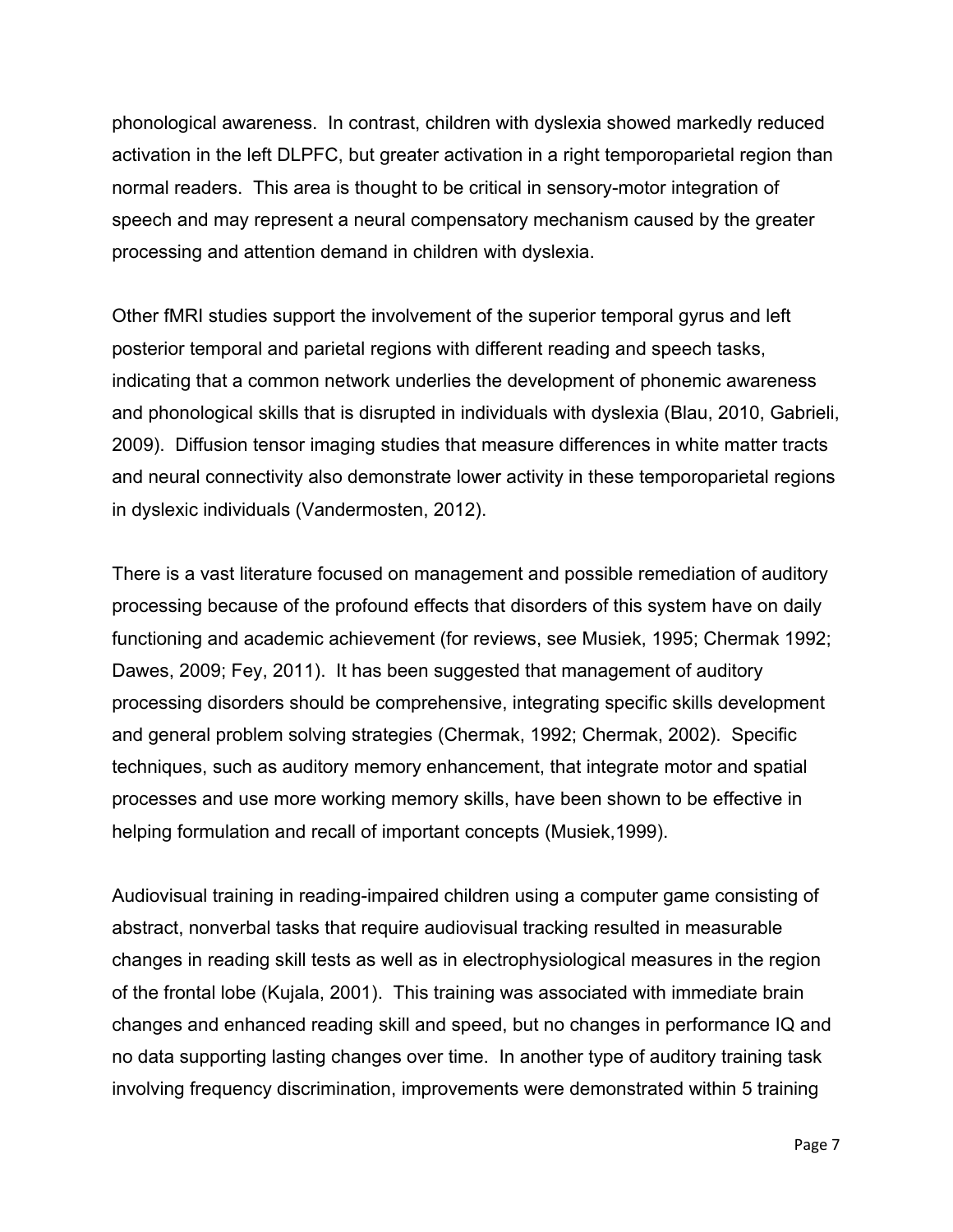sessions (over one week) with neuroimaging data identifying regions of the auditory cortex altered following the training (Jancke, 2001).

More recent work indicates that intensive phonologically based reading instruction increases both reading ability and activation in the left parietotemporal cortex as might be predicted based on the reported brain activity deficits in poor readers (Shaywitz, *et al*., 2004; Temple, 2003). Extended remedial instruction for 100 hours improved sentence comprehension and increased cortical activation in dyslexic children to near normal levels (Meyler, 2008). These striking changes persisted up to one year following training, suggesting that reading programs targeting the skills associated with these weak areas of activation may have profound and lasting effects. Another neuroimaging study using diffusion tensor imaging, a measure sensitive to axonal density, size, myelination, and structural integrity of white matter, indicates increases in white matter density following intensive remedial instruction of poor readers (Keller, 2009). Their results noted an increase in the myelination in a frontal lobe region that differed between good and poor readers prior to the intensive reading intervention. This neural pathway may mediate the enhanced brain activation in cortical regions involved in auditory processing and reading ability.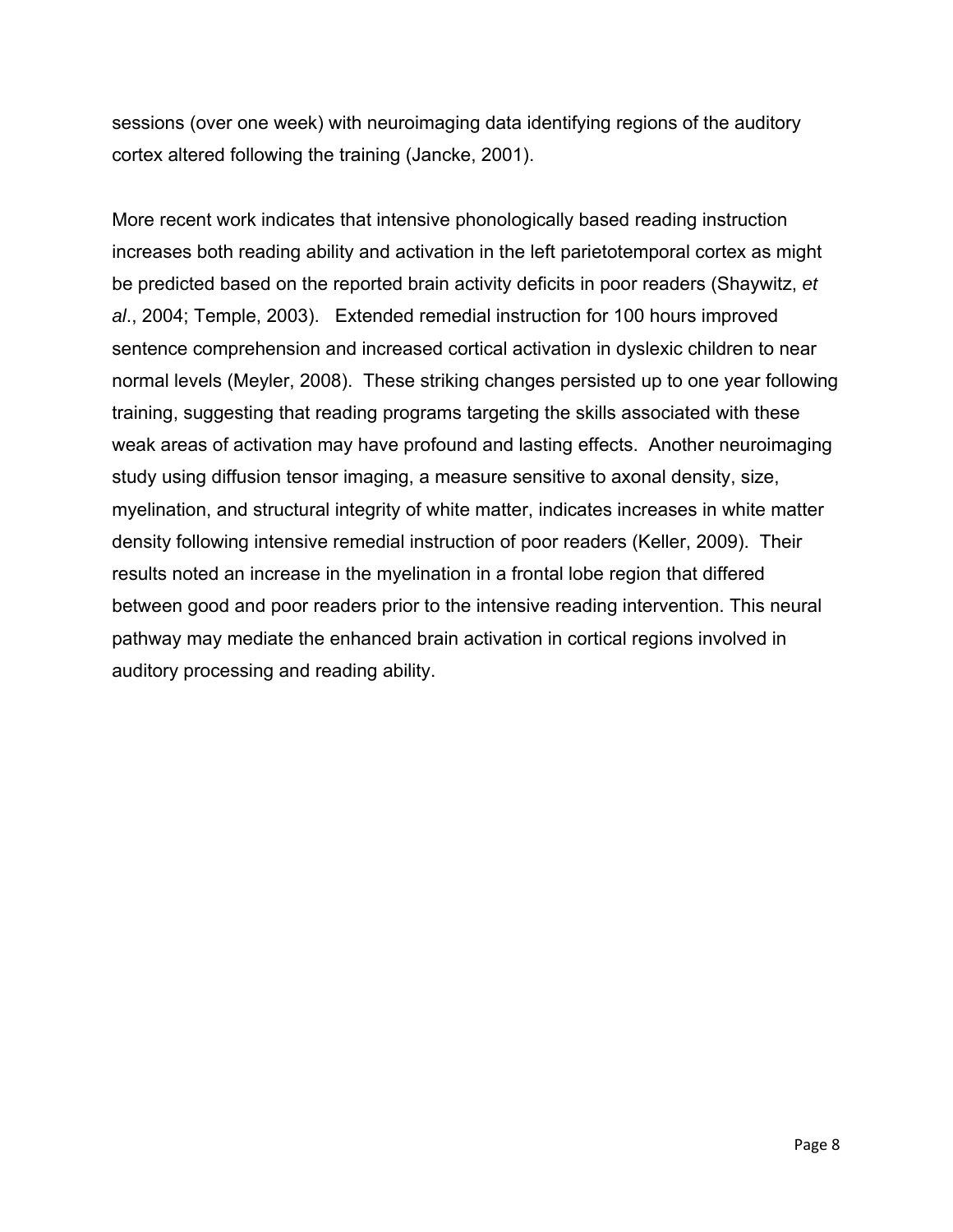# **Reading and Working Memory**

Working memory is the capacity to maintain and manipulate information in the presence of distraction and is directly related to the ability to hold attention. It is a system to actively hold information when needed for verbal and nonverbal tasks, such as reasoning and reading comprehension, and to make them available for further processing. Neuroimaging studies have identified prefrontal regions of the frontal lobe and superior parietal regions with working memory (Wager, 2003). Atypical activations in dyslexia are found in these brain regions associated with verbal working memory, and working memory deficits have been associated with language impairment (Montgomery, 2003; Montgomery, 2010). When performing a working memory n-back task, dyslexics had poorer performance related to controls. Corresponding fMRI data from this study indicate reduced activation in prefrontal and parietal cortices, further supporting a role for working memory deficits in dyslexia (Beneventi, 2010).

Although the direct connection between reading and working memory is not fully understood, it is thought that working memory deficits could make phonological decoding and reading comprehension much slower and more difficult since there is a reduced ability to store and manipulate information quickly (Montgomery, 2003). Strong correlations between working memory and phonological awareness suggest that working memory is a critical component of reading ability (Rohl and Pratt, 1995). Following eight-week training focused on mental imagery, articulation, and tracing of letters, groups of letters, and words, dyslexic children exhibited improvements in reading skills and increases in gray matter volume in regions associated with memory, including the left anterior fusiform gyrus/hippocampus and right hippocampus (Krafnick, 2011).

Working memory is a basic cognitive skill that is critical, not only for reading comprehension, but for a broad range of cognitive abilities. Numerous studies target working memory for cognitive training to enhance overall academic performance (for review, see Rabipour, 2012). For individuals with dyslexia, intervention strategies that target weak cognitive abilities and enhance working memory along with specific word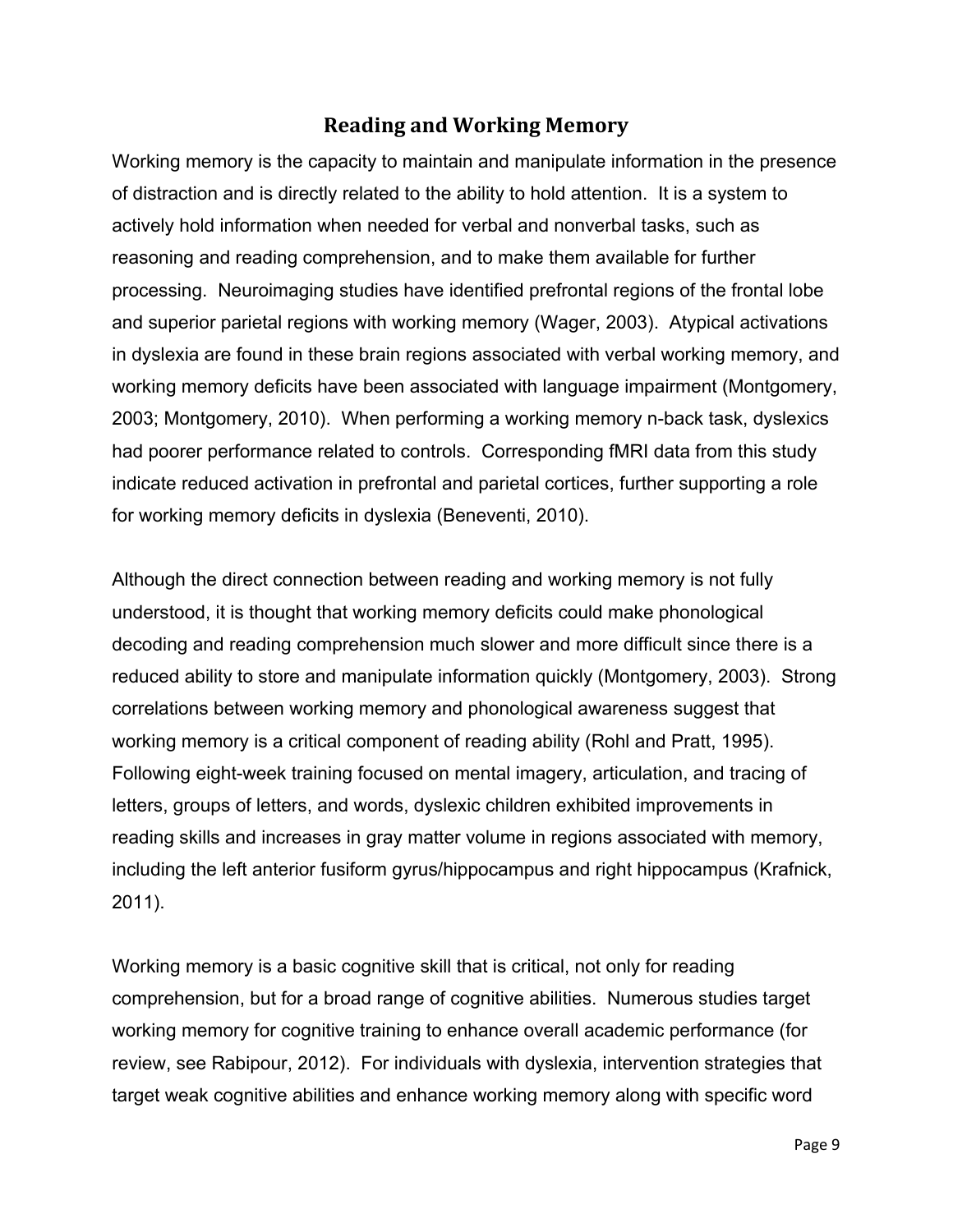decoding skills may be more effective than interventions focused exclusively on phonemic awareness.

## **Reading and Visual Processing**

Visual processing is the ability to perceive, analyze, and think in visual images. Visual attention is the process by which the brain filters salient visual information from distracting information to further analyze. In addition to auditory processing deficits, considerable evidence supports the involvement of visual processing and attention deficits in dyslexia (for reviews, see Wright, 2009; Schulte-Korne, 2010). For example, the "magnocellular hypothesis" of dyslexia posits that a deficit in the visual magnocellular pathway relaying information from the retina to the visual cortex to the posterior parietal cortex is characteristic of dyslexia. This pathway may contribute to the rapid integration of visual information while reading.

It is clear that there is heterogeneity of symptoms in dyslexic individuals and visual processing deficits may be involved in certain subgroups of dyslexic populations (Wandell, 2012). fMRI studies demonstrate that deficits resulting from visual attention and phonological processing can be dissociated into distinct changes in parietal lobe activity (Bosse, 2007; Peyrin, 2012). The visual deficits may contribute to dyslexia through a pathway that is independent of the phonological and auditory processing pathways. There is evidence suggesting that not only is visual attention crucial for reading abilities, but parietal visual attention functioning may actually be predictive of future reading difficulties (Franceschini, 2012).

Neurophysiological studies using ERP recordings as well as fMRI studies also support the importance of visual processing in dyslexia. ERP recordings near the occipitotemporal cortex reveal a slower processing rate in dyslexics, suggesting a weakness in the brain's visual processing systems (Schulte-Korne, 2010). fMRI studies targeting this same region of the ventral occipitotemporal (VOT) cortex show responses to single-word identification are smaller in poor readers compared to good readers. The Visual Word Form Area (VWFA) is a well-defined brain region in this VOT cortical area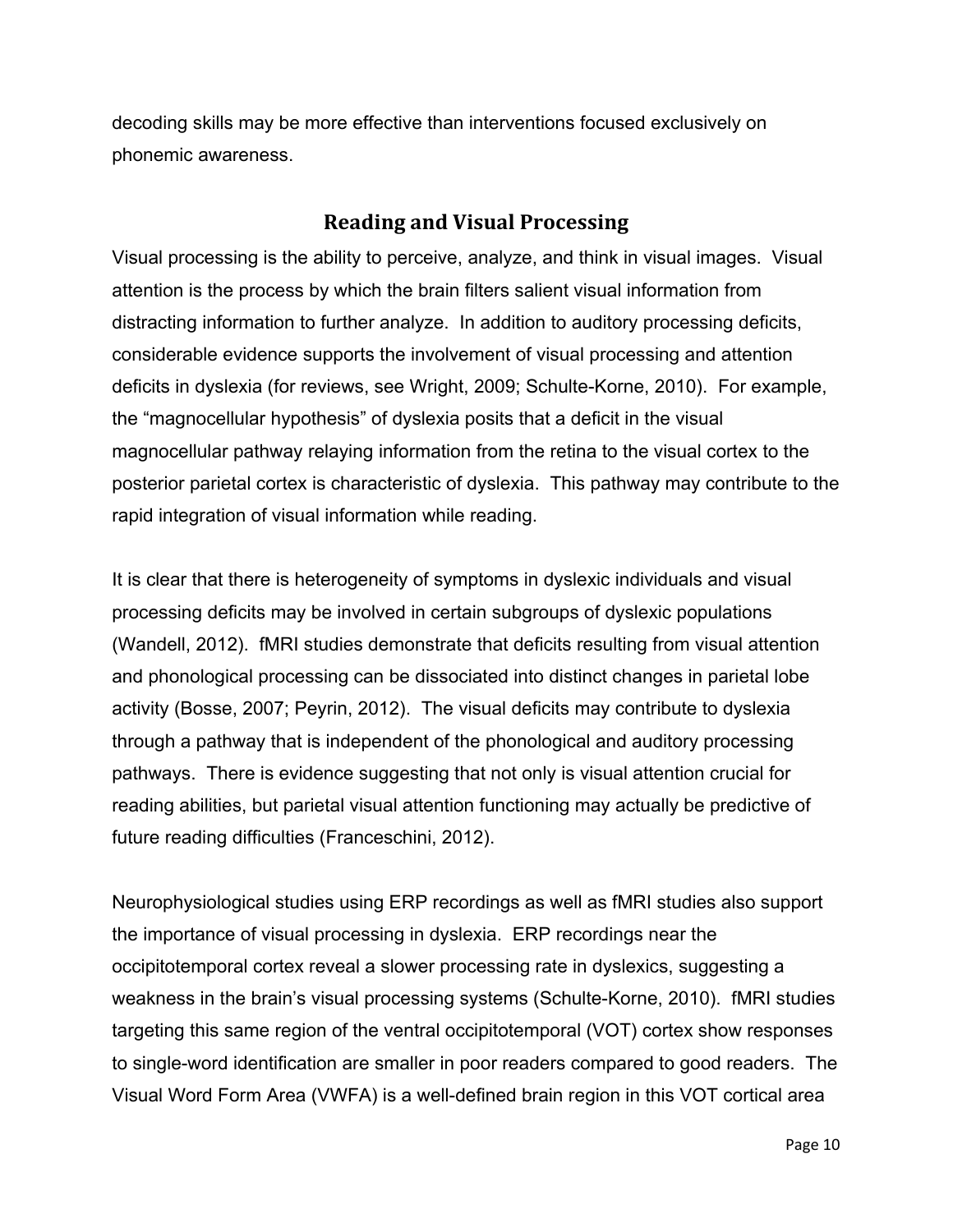that is selective for the processing of visual words (Szwed, 2011). This region is thought to be important in the creation of a "visual dictionary" that allows for instant word recognition once a word has been learned (Glezer, 2009). The VOT and VWFA cortical regions may mediate the slower visual word processing observed in dyslexics and also the integration of the visual and phonological information essential to link word sounds to word images (Blau, 2010; Wandell, 2012).

## **Critical components of Effective Interventions for Dyslexia**

Early theories regarding the cause of dyslexia centered on phonological awareness and decoding skills related to deficits in auditory processing. Behavioral and biological research strongly supports a role for auditory processing in dyslexia, and interventions focused exclusively on improving phonemic awareness can improve reading fluency and enhance brain activity. Shaywitz (2004) used an intensive phonologically-based individual tutoring program for 8 months and demonstrated increases in left occipitotemporal activity that was sustained for a year after the intervention. As noted earlier, intensive interventions by Meyler (2008) and Keller (2009) produced lasting behavioral and neurological improvements, demonstrating that prolonged and intense stimulation of neural pathways strengthen connections mediating aspects of reading. A number of other intervention programs also focus on phonological awareness and improvement of auditory processing, but the problem of dyslexia remains, suggesting that this strategy is effective in some cases, but overall is not sufficient.

Intervention strategies employing visual and audiovisual tasks have also had limited success in improving function in dyslexic children. In one study, dyslexics were trained on a computerized game that used abstract, nonverbal tools and required 'audiovisual mapping' (Kujala, 2001). The participants were tested on their ability to match a sound sequence to a visual pattern. After 7 weeks and 14 training sessions, the reading skill and speed was improved and corresponding brain activity changes were recorded by ERP. While these studies lacked longitudinal data, they do provide support for an intervention model that engages multiple processes, not exclusively phonological skills.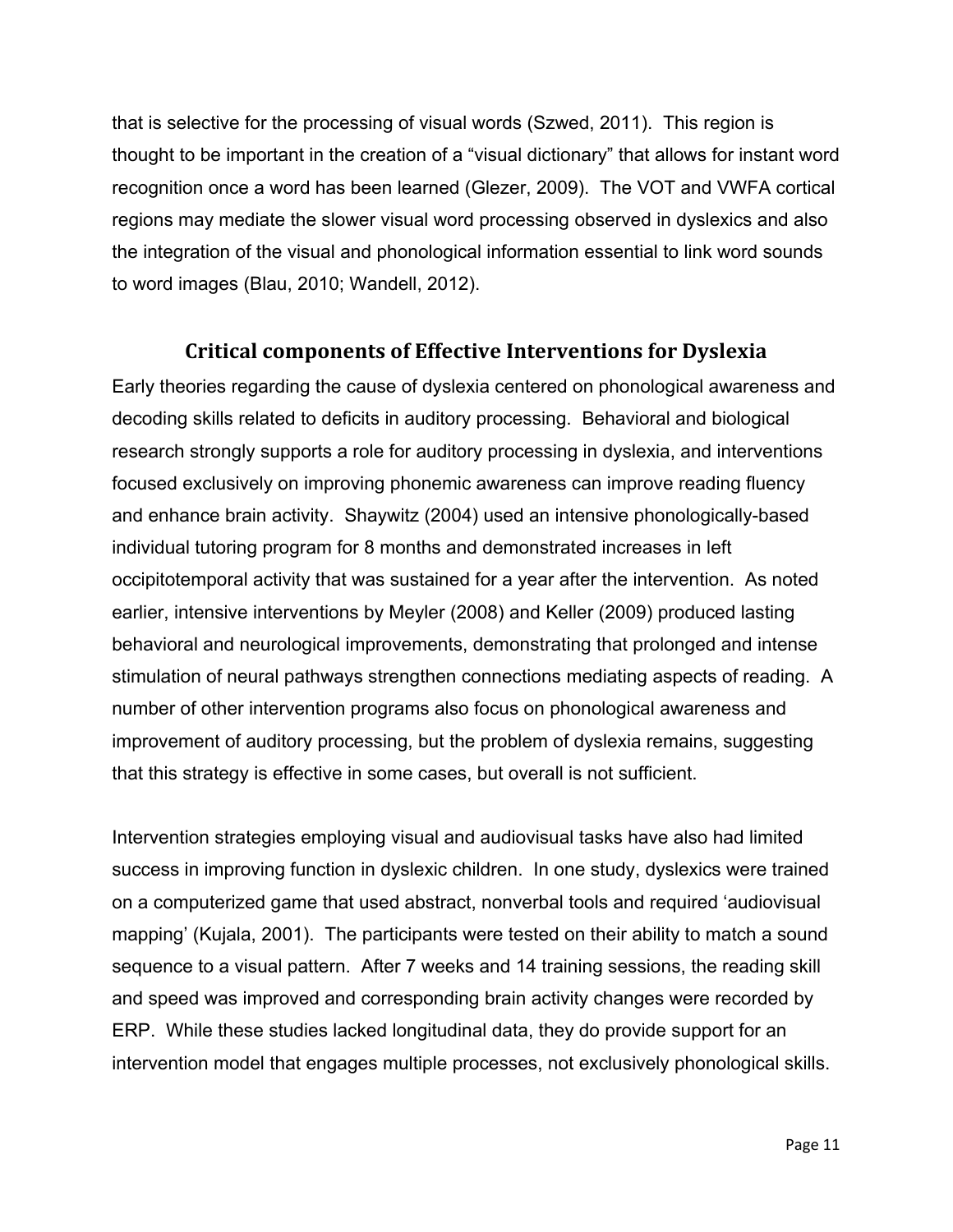Other studies have revisited an older technique of Rapid Automatized Naming (RAN) as a simple task that invokes multiple components of reading and the underlying brain circuits (Norton, 2012). This review incorporates a broader view of the processes needed for effective reading interventions to include phonological interventions, processing speed tasks, and comprehension drills. While accentuating the importance of strengthening these weak cognitive skills, the article does not offer clear, practical approaches to remediation.

Recommendations for reading interventions for dyslexia and other reading problems have emerged based on a convergence of evidence from these and other studies. A common factor underlying the more successful interventions is an approach that is systematic, intensive, and sustained (Lyon, 2004). This makes behavioral and biological sense as any skill that is repeated is likely to improve over time and is mediated by the strengthening of neural pathways that are subject to this repeated stimulation. Successful reading is the result of the interaction between multiple brain regions through distributed neural networks. Based on mounting neuroscientific evidence, reading strategies should engage auditory and visual systems, working memory, comprehension skills, and executive functioning (Willis, 2009). As indicated above, most reading interventions are limited in their focus to a subset of these weak cognitive skills essential for reading success.

#### **How BrainRx Programs Are Different from Other Interventions**

The focus of BrainRx cognitive training programs, including the ReadRx program, is to strengthen underlying brain skills that are essential for reading and for learning, in general. The BrainRx system trains the student to develop the appropriate strategy to complete a given task through the structured experience provided by the training procedures (see www.BrainRx.com for more information). A synergistic "drill for skill" and metacognitive approach to developing cognitive skills provide the framework for a successful system achieving sustained results. This system employs all of the reading intervention recommendations noted above with a brain-based approach to reading.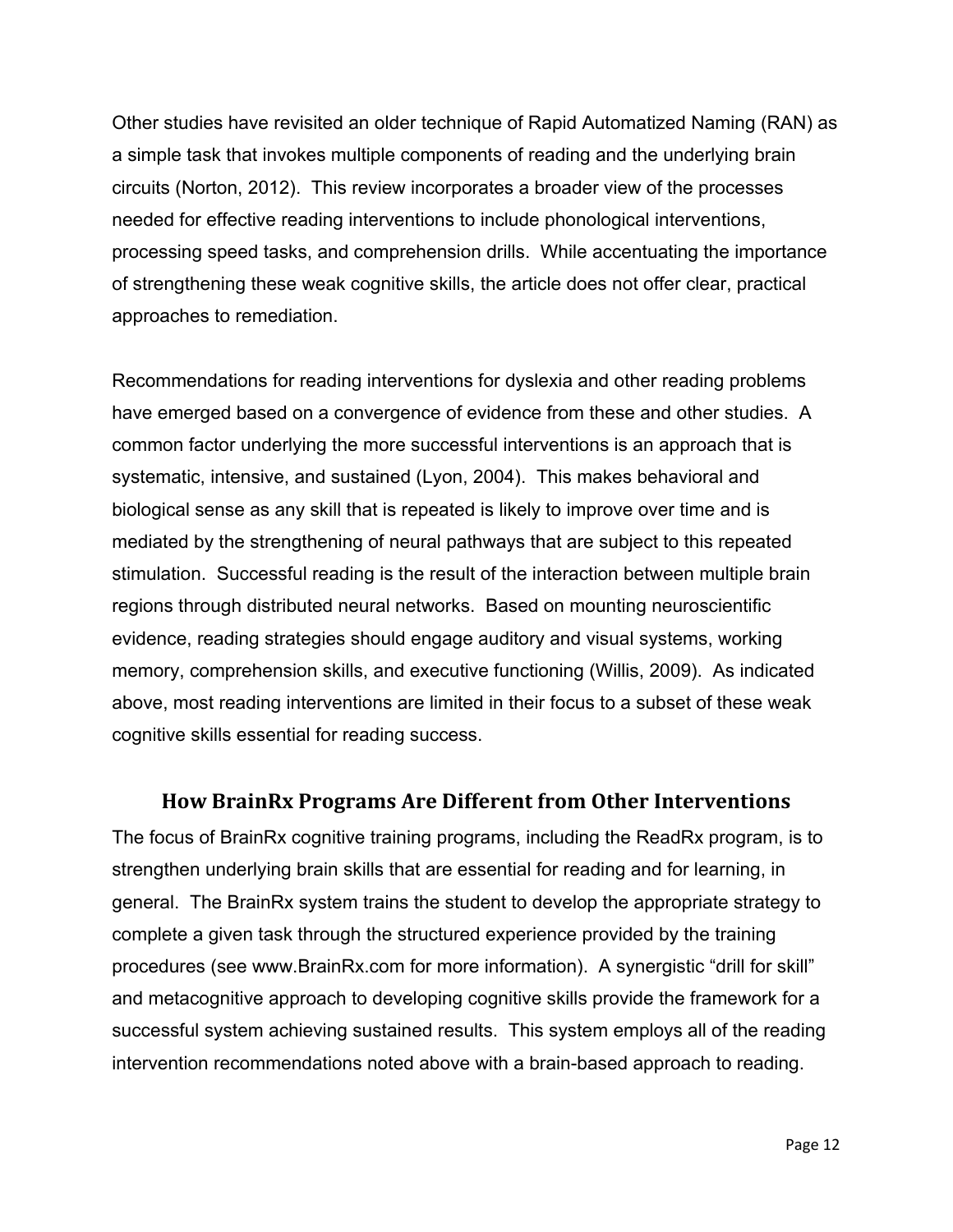Unlike other intervention programs, the BrainRx program doesn't make assumptions about the root cause of the reading difficulty. Instead, the program begins with the comprehensive Gibson Test of Cognitive Skills. Using the test results, weak areas are identified and targeted with intensive training programs. The BrainRx reading program includes the BrainRx cognitive training consisting of 24 procedures with over 500 levels available based on individual ability, with tasks becoming more difficult as training progresses. All cognitive skills are addressed, but the program can be tailored to meet individual needs and strengthen deficient areas.

Among the available intervention programs that seek to strengthen essential reading skills, the BrainRx program is unique in its demonstrated success at strengthening auditory processing, visual processing, and working memory skills as well as other executive functions. The reading program also incorporates ReadRx which focuses on auditory processing, basic and complex coding skills, fluency, comprehension, spelling, and writing. It is a comprehensive and intensive program that is continually being informed by the latest neurobiological and cognitive science research. It is not constrained by bias toward a phonological awareness or visually-focused approach, but recognizes the interconnectivity and interdependence of these neurobiological systems in the development of reading and comprehension skills.

The value of BrainRx intervention is that it invokes several cognitive domains and is supported by multiple studies utilizing this cognitive training methodology (BrainRx, 2017; Carpenter, 2009; Luckey, 2007; Marachi, 2006). Data collected from more than 2,000 children indicate that tasks emphasizing auditory or visual processing and requiring attention and reasoning throughout training have profound effects on cognitive abilities (Luckey, 2007). During 2009, 1,343 students in the ReadRx training program for less than six months gained between 2.5 and 3.2 years in age-equivalent reading skills. Percentile gains were measured in all cognitive areas associated with reading ability, including auditory processing, visual processing, processing speed, working memory, and general intellectual ability (BrainRx, 2017).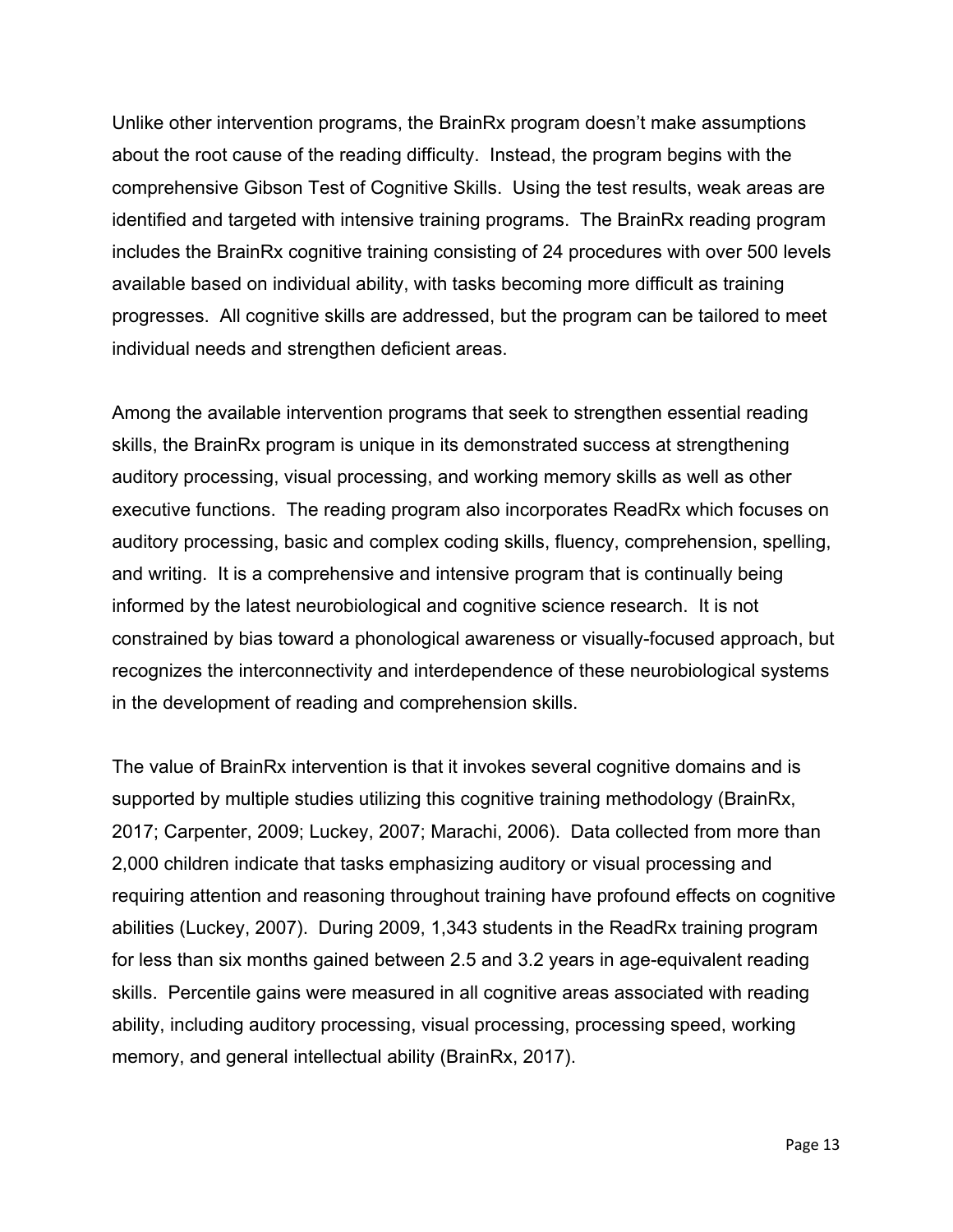Another recent study utilizing cognitive training supports the importance of strengthening specific cognitive skills with evidence of excellent gains in post-training central auditory testing in children with CAPD (Jedlicka, 2008). Similar gains were reported in adults with Auditory Processing Disorders who also underwent the cognitive training tasks with improvements in filtered words, competing words and competing sentences.

Clearly, the BrainRx cognitive training program is highly effective in remediating deficits associated with dyslexia and reading problems through the use of intensive, repetitive models of training. As would be expected from using a prolonged intense approach, these changes in reading and cognitive abilities are sustained over time. Although the studies have not yet been completed, these changes are likely mediated through strengthened neural projections between regions in occipitotemporal and parietal cortices, as suggested by recent literature.

As parents, educators, and other professionals look for effective interventions for dyslexia and reading problems, it is essential to critically evaluate the programs and their basis in scientific knowledge. The BrainRx system provides an excellent resource as a uniquely multidimensional, multisensory program grounded in the most recent neuroscience research, regularly informed by an independent scientific advisory board, and supported by data from thousands of students who have benefited from the programs.

# **References**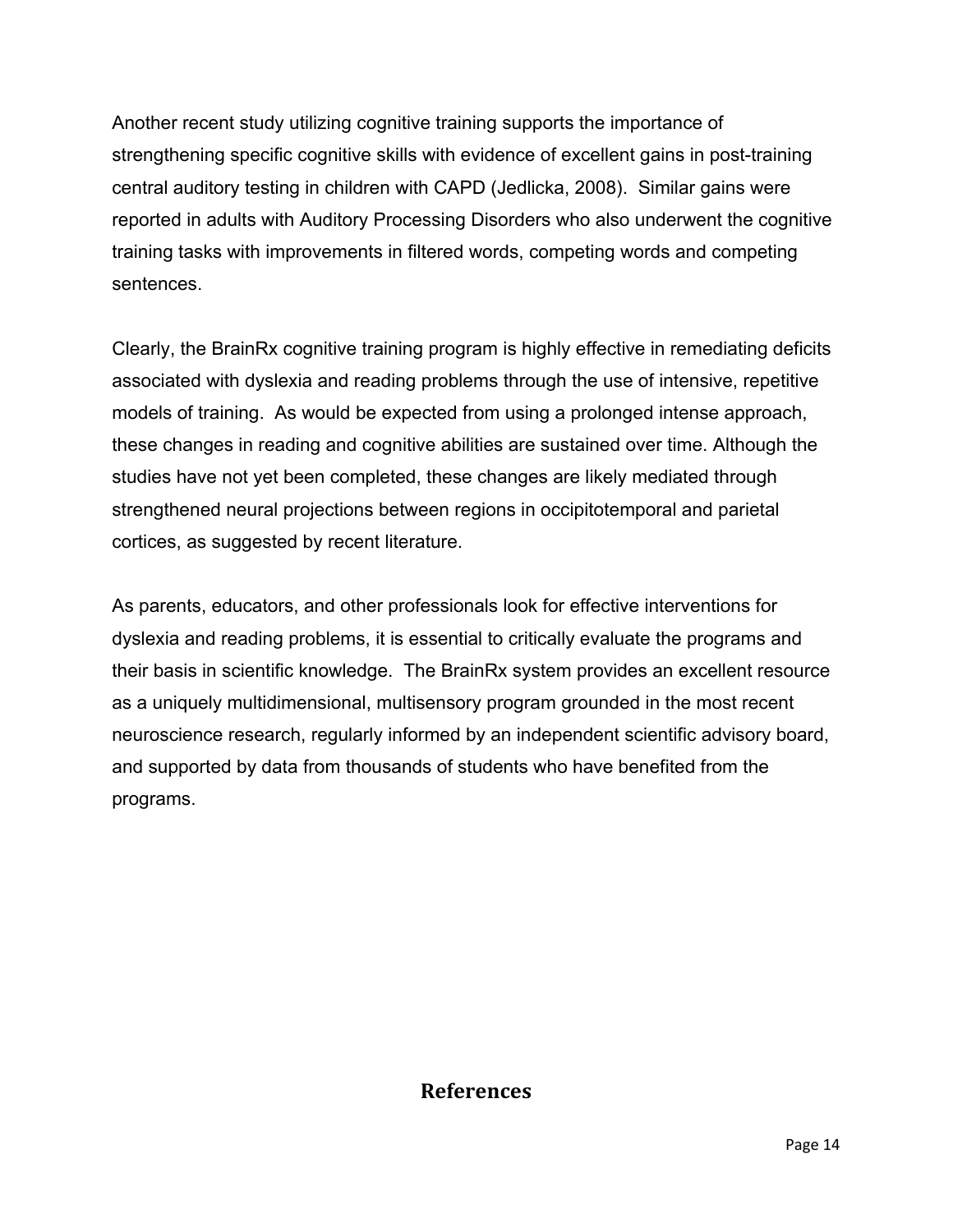Alvarez, J. A. & Emory, E. (2006) Executive function and the frontal lobes: A meta-analytic review. *Neuropsychol. Rev. 16(1):* 17-42.

Beneventi, H., Tonnessen, F.E., Ersland, L. and K. Hugdahl. (2010) Working memory deficit in dyslexia: behavioral and fMRI evidence. *Int. J. Neurosci. 120(1)*: 51-59.

Blau, V., Reithler, N.V.A., Seitz, J., Gerretsen, P., Goebel, R., and L. Blomert. (2010) Deviant processing of letters and speech sounds as proximate cause of reading failure: a functional magnetic resonance imaging study of dyslexia children. *Brain 133*: 868-879.

Carroll, J.B. (1993) *Human cognitive abilities: A survey of factor-analytic studies*. New York: Cambridge University Press.

Bosse, M.-L., Tainturier, M.J., and S. Valdois. (2007) Developmental dyslexia: the visual attention span deficit hypothesis. *Cognition 104*: 198-230.

BrainRx (2017): Client Outcomes and Research Results. See www.brainrx.com/results

Carpenter, D. (2009) Testing the effects of LearningRx: 2009 Control Group Study. Unpublished data.

Cattell, R.B. (1941) Some theoretical issues in adult intelligence testing. *Psychological Bulletin 38*: 592. Diamond, A. & Lee, K. (2011) *Science 333*: 959-964.

Chermak, G.D. & Musiek, F.E. (1992) Managing auditory processing disorders in children and youth. *Amer. J. Audiology 1(3):* 61-65.

Chermak, G.D. & Musiek, F.E. (2002) Auditory training: principles and approaches for remediating and managing auditory processing disorders. *Semin. Hear 23(4):* 297-308.

Darki, F., Peyrard-Janvid, M., Matsson, H., Kere, J., and T. Klingberg. (2012) Three dyslexia susceptibility genes, DYX1C1, DCDC2, and KIAA0319, affect temporoparietal white matter structure. *Biol. Psychiatry*. Electronic publication: http://dx.doi.org/10.1016/j.biopsych.2012.05.008.

Dawes, P. & Bishop, D. (2009) Auditory processing disorder in relation to developmental disorders of language, communication, and attention: a review and critique. *Int. J. Lang. Comm. Dis. 44(4):* 440-465.

Fey, M.E., Richard, G.J., Geffner, D., Kamhi, A.G., Medwetsky, L., Paul, D., Ross-Swain, D., Wallach,

G.P., Frymark, T., & Schooling, T. (2011) Auditory processing disorder and auditory/language

interventions: an evidence-based systemic review. *Language, Speech, and Hearing Services in Schools 42*: 246-264.

Franceschini, S., Gori, S., Ruffino, M., Pedrolli, K. and A. Facoetti. (2012) A causal link between visual spatial attention and reading acquisition. *Current Biology 22*: 814-819.

Friederici, A.D. (2011) The Brain Basis of Language Processing: From Structure to Function. Physiol. Rev. 91: 1357-1392.

Gabrieli, J.D.E. (2009) Dyslexia: A new synergy between education and cognitive neuroscience. *Science 325*: 280-283.

Glezer, L.S., Jiang, X., and M. Riesenhuber. (2009) Evidence for highly selective neuronal tuning to whole words in the "visual word form area". *Neuron 62(2):* 199-204.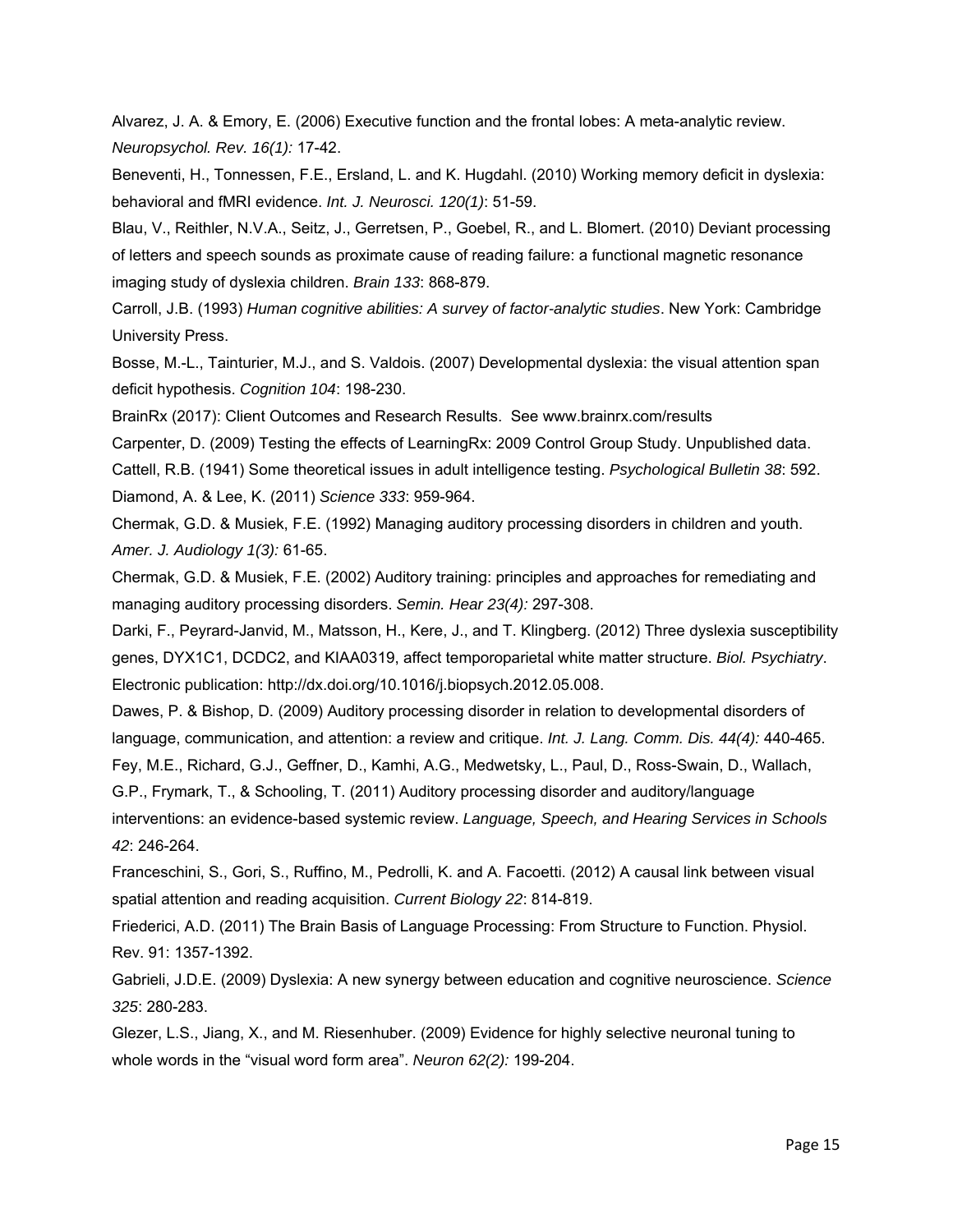Hämäläinen, J.A., Salminen, H.K., and P.H.T. Leppänen. (2012) Basic auditory processing deficits in dyslexia: systematic review of the behavioral and event-related potential/field evidence. *Journal of Learning Disabilities*: 1-15.

Heim, S., Grande, M., Pape-Neuman, J., van Ermingen, M., Meffert, E., Grabowska, A., Huber, W., and K. Amunts. (2010) Interaction of phonological awareness and 'magnocellular' processing during normal and dyslexia reading: behavioral and fMRI investigations. *Dyslexia 16*: 258-282.

Hoeft, F., McCandliss, B.D., Black, J.M., Gantman, A., Zakerani, N., Hulme, C., Lyytinen, H., Whitfield-Gabrieli, S., Glover, G.H., Reiss, A.L., and J.D.E. Gabrieli. (2011) Neural systems predicting long-term outcome in dyslexia. *Proc. Natl. Acad. Sci. USA 108(1):* 361-366.

Horn, J.L. (1965) Fluid and crystallized intelligence. Doctoral dissertation, University of Illinois, Urbana-Champaign.

Jäncke, L., Gaab, N., Wüsternberg, T., Scheich, H., & Heinze, H.J. (2001) Short-term functional plasticity in the human auditory cortex: an fMRI study. *Brain Res. 12(3):* 479-485.

Jedlicka, J. & Booth, D. (2008) The impact of LearningRx training: auditory processing disorder testing results. Unpublished data. Appleton, WI and Fayetteville, AR.

Keller, T.A. and M.A. Just. (2009) Altering cortical connectivity: Remediation-induced changes in the white matter of poor readers. *Neuron 64*: 624-631.

King, W.M., Lombardino, L.J., Crandell, C.C., and C.M. Leonard. (2003) Comorbid auditory processing disorder in developmental dyslexia. *Ear & Hearing 24(5):* 448-456.

Kovelman, I., Norton, E.S., Christodoulou, J.A., Gaab, N., Lieberman, D.A., Triantafyllou, C., Wolf, M., Whitfield-Gabrieli, S., and J.D.E. Gabrieli. (2011) Brain basis of phonological awareness for spoken

language in children and its disruption in dyslexia. Cerebral Cortex 22(4): 754-764.

Krafnick, A.J., Flowers, D.L., Napoliello, E.M., and G.F. Eden. (2011) Gray matter volume changes following reading intervention in dyslexic children*. NeuroImage 57(3)*: 733-741.

Kujala, T., Karma, K., Ceponiene, R., Belitz, S., Turkkila, P. Tervaniemi, M. & Näätänen, R. (2001) Plastic neural changes and reading improvement caused by audiovisual training in reading-impaired children. *Proc. Natl. Acad. Sci. USA 98(18):* 10509-10514.

Luckey, A. (2007) Cognitive and academic gains as a result of cognitive training. Unpublished dissertation, Arizona State University.

Lyon, G.R. and V. Chhabra. (2004) The science of reading research. *Educational Leadership:* 12-17. Marachi, R. (2006). Statistical Analyses of Cognitive Change with LearningRx Training Procedures. Unpublished data.

McNorgan, C., Alvarez, A., Bhullar, A., Gayda, J., and J.R. Booth. (2011) Prediction of reading skill several years later depends on age and brain region: Implications for developmental models of reading. *J. Neuroscience 31(26):* 9641-9648.

Melby-Lervag, M., Lyster, S.A.H., and C. Hulme. (2012) Phonological skills and their role in learning to read: A meta-analytic review. *Psychological Bulletin 138(2):* 322-352.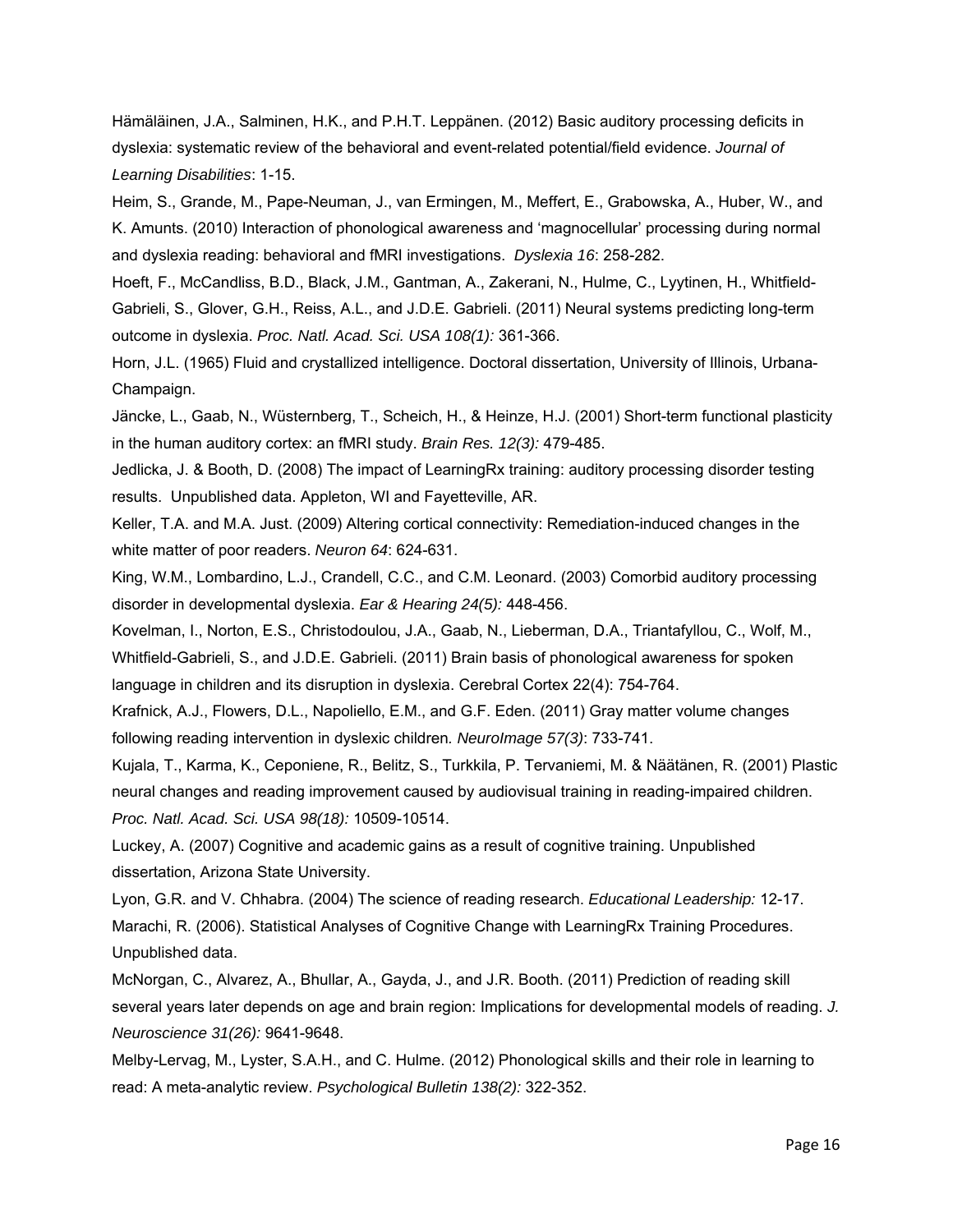Meyler, A., Keller, T.A., Cherkassky, V.L., Gabrieli, J.D.E., and M.A. Just. (2008) Modifying the brain activation of poor readers during sentence comprehension with extended remedial instruction: A longitudinal study of neuroplasticity*. Neuropsychologia 46*: 2580-2592.

Musiek, F.E. & Chermak, G.D. (1995) Three Commonly Asked Questions About Central Auditory Processing Disorders: Management. *Amer. J. Audiology 4*:15-18.

Musiek, F.E. (1999) Habilitation and management of auditory processing disorders: overview of selected procedures. *J. Am. Acad. Audiol. 10(6):* 329-342.

Norton, E.S. and M. Wolf. (2012) Rapid Automatized Naming (RAN) and Reading Fluency: implications for understanding and treatment of reading disabilities. *Annual Rev. Psychol. 63*:427-452.

Perrachione, T.K., Del Tufo, S.N., and J.D.E. Gabrieli. (2011) Human voice recognition depends on language ability. *Science 333*: 595.

Peyrin, C., Lallier, M., Demonet, J.F., Pernet, C., Baciu, M., LeBas, J.F., and S. Valdois. (2012) Neural dissociation of phonological and visual attention span disorders in developmental dyslexia: fMRI evidence from two case reports. *Brain & Language 120*: 381-394.

Rabipour, S. & Raz, A. (2012) Training the brain: Fact and fad in cognitive and behavioral remediation. *Brain and Cognition 79*: 159-179.

Raschle, N.M., Zuk, J., and N. Gaab. (2012) Functional characteristics of developmental dyslexia in lefthemispheric posterior brain regions predate reading onset. *Proc. Natl. Acad. Sci. USA 109(6):* 2156-2161. Rohl, M. and C. Pratt. (1995) Phonological awareness, verbal working memory, and the acquisition of literacy. Reading and Writing 7(4): 327-360.

Schulte-Korne, G. and J. Bruder. (2012) Clinical neurophysiology of visual and auditory processing in dyslexia: a review. *Clinical Neurophysiology*, doi:10.1016/j.clinph.2010.04.028.

Sharma, M. Purdy, S.C., and A.S. Kelly. (2009) Comorbidity of auditory processing, language, and reading disorders. *Journal of Speech, Language, and Hearing Research 52*: 706-722.

Shaywitz, S. (1998) Current Concepts: Dyslexia. *N. Engl. J. Med. 338*: 307-312.

Shaywitz, B.A., Shaywitz, S.E., Blachman, B.A., Pugh, K.R., Fulbright, R.K., Skudlarski, P., et al. (2004) Development of left occipitotemporal systems for skilled reading in children after a phonologically-based intervention. *Biological Psychiatry 55*: 926-933.

Stuebing, K.K., Fletcher, J.M., LeDoux, J.M., Lyon, G., Shaywitz, S.E., and B.A. Shaywitz. (2002) Validity of IQ-discrepancy classifications of reading disabilities: A meta-analysis. *American Educational Research Journal 39*:469-518.

Szwed, M., Dehaene, S., Kleinschmidt, A., Eger, E., Valabregue, R., Amadon, A., and L. Cohen. (2011) Specialization for written words over objects in the visual cortex. *NeuroImage* doi:101016/j.neuroimage. 2011.01.073

Tanaka, H., Black, J.M., Hulme, C., Stanley, L.M., Kesler, S.R., Whitfield-Gabrieli, S., Reiss, A.L., Gabrieli, J.D.E., and F. Hoeft. (2011) The Brain Basis of the Phonological Deficit in Dyslexia is Independent of IQ. *Psychological Science 22(11):* 1442-1451.